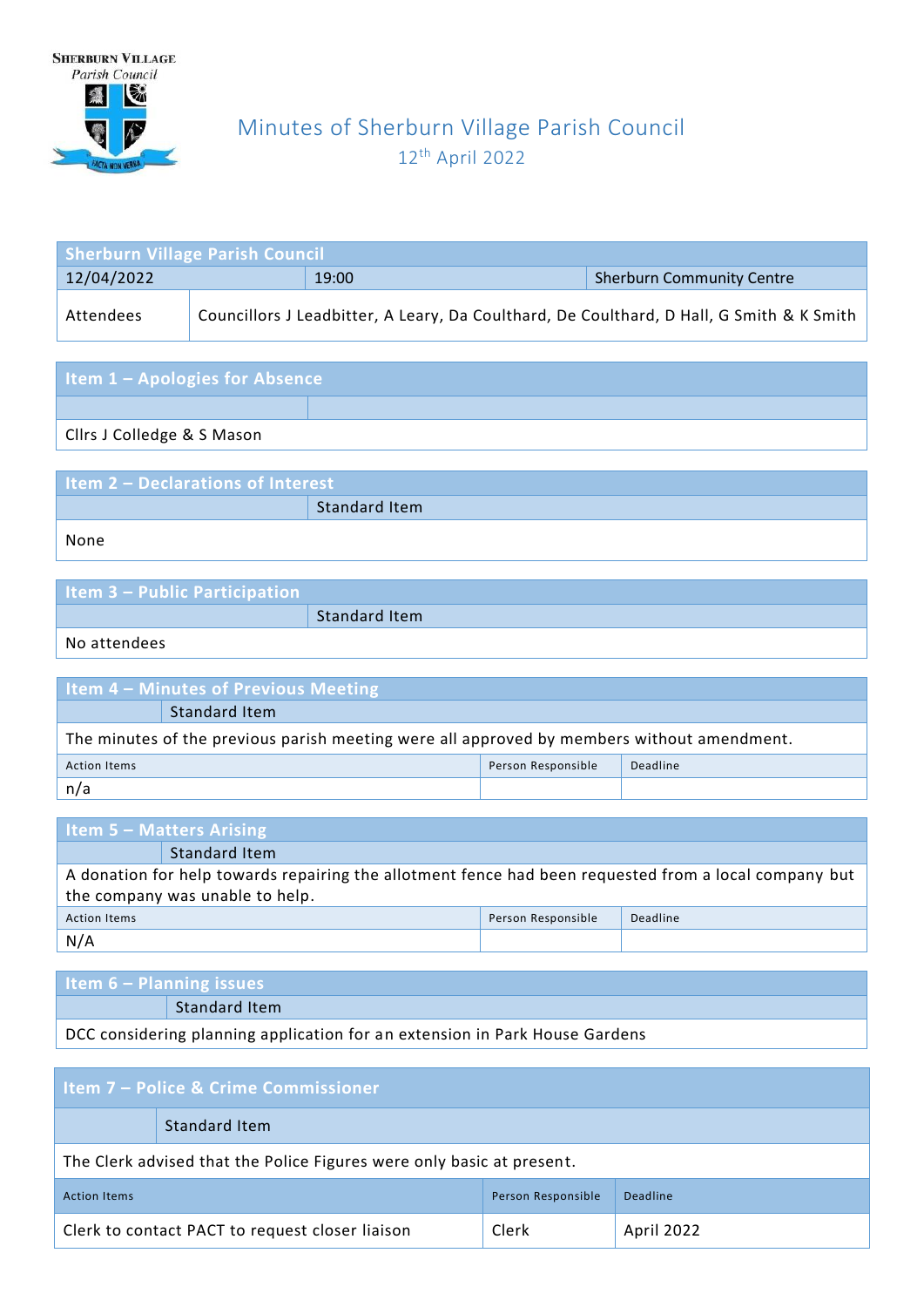| <b>Item 8 - Correspondence</b>                                                                 |                    |          |  |  |
|------------------------------------------------------------------------------------------------|--------------------|----------|--|--|
| Standard Item                                                                                  |                    |          |  |  |
| An invitation had been received to enter the Beautiful Durham Garden Competition 2022. Members |                    |          |  |  |
| decided unanimously not to participate. No other correspondence of note had been received.     |                    |          |  |  |
| <b>Action Items</b>                                                                            | Person Responsible | Deadline |  |  |
| N/A                                                                                            |                    |          |  |  |
|                                                                                                |                    |          |  |  |
| <b>Item 9 - Financial Matters</b>                                                              |                    |          |  |  |

| <b>Standard Item</b>                                         |  |                    |          |
|--------------------------------------------------------------|--|--------------------|----------|
| The clerk presented the financial report which was approved. |  |                    |          |
| <b>Action Items</b>                                          |  | Person Responsible | Deadline |
|                                                              |  |                    |          |

| Item 10 - Plants, hanging baskets and maintenance                                                       |                |                              |  |  |
|---------------------------------------------------------------------------------------------------------|----------------|------------------------------|--|--|
|                                                                                                         |                |                              |  |  |
| Plants and hanging baskets will be distributed $13th/14th$ May 2022. Premises with hanging baskets have |                |                              |  |  |
| been requested to water the plants themselves.                                                          |                |                              |  |  |
| Deadline<br>Person Responsible<br><b>Action Items</b>                                                   |                |                              |  |  |
| Check condition of existing tubs<br>Contact Post Office re: hanging baskets                             | DaC & JL<br>AL | $6th$ May 2022<br>April 2022 |  |  |

## **Item 11 – Clerk's Salary**

| Action Items          | Person<br>Responsible | Deadline |
|-----------------------|-----------------------|----------|
| N/<br>$\cdot$ $\cdot$ |                       |          |

## **Item 12 – Football Pitch**

A request had been received from a team wishing to use the pitch on Saturday afternoons. An informal approach had been made by another team for the same time. It had been agreed previously that the pitch usage would be limited to the existing 3 teams who currently play there. Action Items Person Responsible Deadline

| Respond to applicant to refuse permission |  |
|-------------------------------------------|--|
|                                           |  |

## **Item 13 – Any other Business**

- 1. Cllr Hall suggested that the County Council's Find it and Fix it team be approached to help improve the village.
- 2. Section 106 funds from the builders of the new Moorlands Walk estate are to be released. Consultation with residents will be carried out to seek ideas for the use of the funding.

| Action Items                                                                                         | Person Responsible | Deadline               |
|------------------------------------------------------------------------------------------------------|--------------------|------------------------|
| 1. Contact Find it and Fix it team<br>2. Prepare consultation approach including<br>posters/leaflets | Clerk<br>Clerk/JL  | April 2022<br>May 2022 |